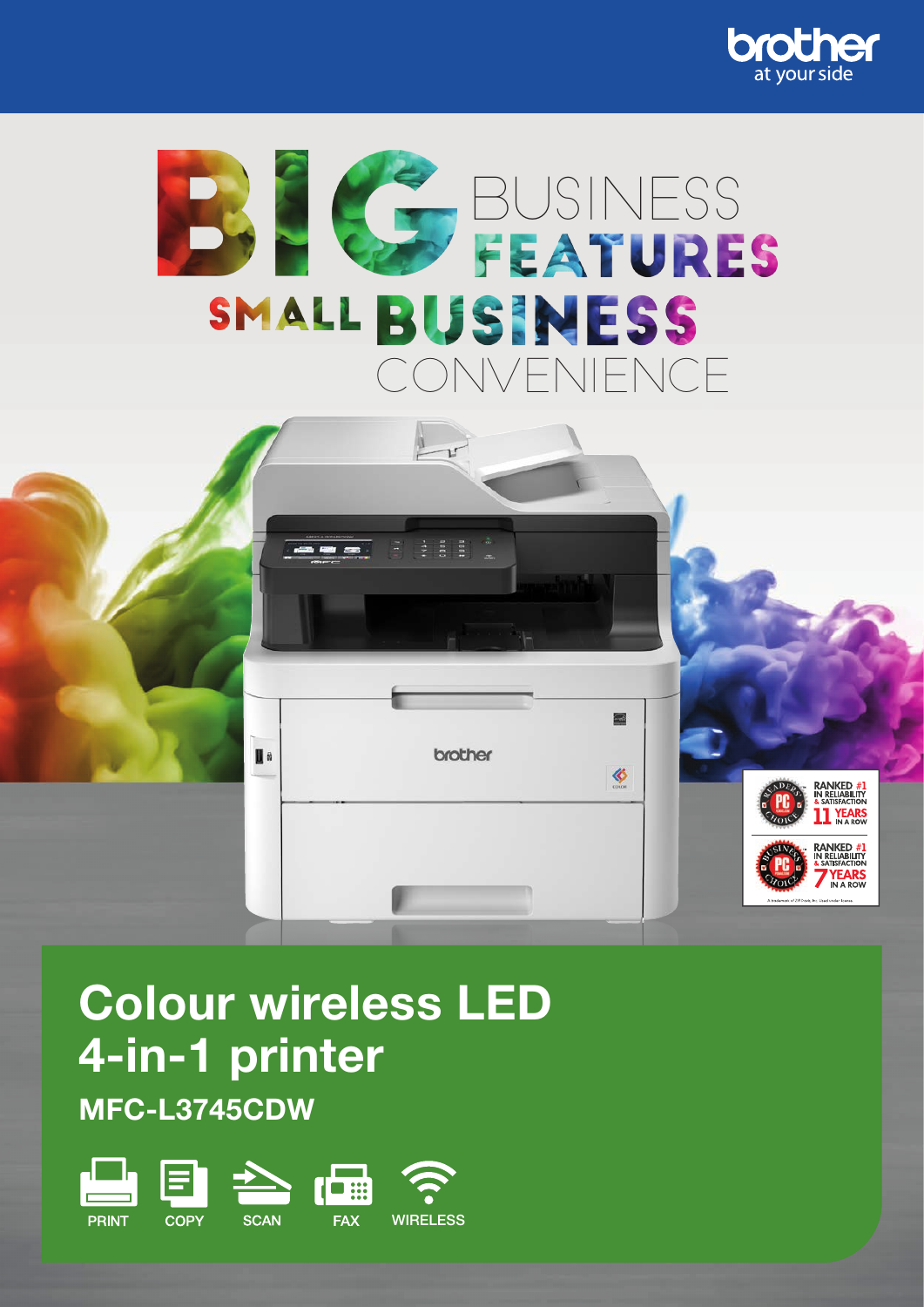# Colour wireless LED 4-in-1 printer

The feature rich MFC-L3745CDW offers full colour prints with fastest in its class print speeds of up to 22 pages $^6$  per minute. With both wired and wireless connectivity, and the ability to print straight from your mobile, this machine can support the busiest of offices. The 9.3cm colour touchscreen will allow you to access your favourite features quickly and easily.

## MFC-L3745CDW

### Key Features:

- Fast print speeds of up to 22 pages<sup>6</sup> per minute
- Large paper capacity of 250 sheets
- Automatic 2-sided (duplex) printing
- 50 sheet Auto Document Feeder (ADF)
- Easy to use 9.3cm colour touchscreen
- Wired and wireless connectivity
- Print from or scan directly to a USB stick
- Up to 1,000 pages<sup>1</sup> in-box toners



#### Productivity gains for your business

Watch your business productivity soar with up to 22PPM print speeds<sup>6</sup> and the time-saving 50 sheet ADF scanning or copying documents has never been easier.



#### Best value - get business features at low running costs

With high-yield toners available (up to 2,500 pages<sup>1</sup> BK and 2,300 pages<sup>1</sup> CMY), your business can now benefit from super low running costs with high quality 2400dpi printing and bundled with industry leading Nuance document software, ensuring you get maximum value from an economical multi-function device.



#### Wireless, mobile and cloud connectivity

Loads of connectivity options for your business. Print wirelessly from your desktop, laptop, smartphone or tablet for mobile device printing and scanning.



#### Designed to go the distance

Built to perform for longer, the MFC-L3745CDW has been designed with you in mind. Made from robust and hard wearing materials and supported by outstanding service as standard, Brother's award winning<sup>9</sup> reliability allows you to deliver uncompromised performance at all times.

| <b>General</b>                    |                                                                                                     | <b>Embedded Fonts (Postscript)</b>         | 66 scalable fonts                                                                                                             |  |
|-----------------------------------|-----------------------------------------------------------------------------------------------------|--------------------------------------------|-------------------------------------------------------------------------------------------------------------------------------|--|
| Technology                        | Electrophotographic<br>LED                                                                          | Embedded Barcodes (PCL)                    | *Code39, Interleaved 2 of 5, FIM (US-PostNet) Post<br>Net (US-PostNet) EAN-8, EAN-13, UPC-A, UPC-E,                           |  |
| Processor                         | Cortex-A9 800MHz<br>Sub: ARM946 133MHz                                                              |                                            | Codabar ISBN (EAN) ISBN (UPC-E) Code128 (set A,<br>set B, set C) EAN128 (set A, set B, set C) Code93<br><b>GS1Databar MSI</b> |  |
| <b>Wired Network</b>              | Ethernet 10Base-T/100Base-TX                                                                        | <b>Printer Functions</b>                   |                                                                                                                               |  |
| <b>Wireless Network</b>           | IEEE 802.11b/g/n                                                                                    | N-up Printing <sup>3</sup>                 | Reduce up to 2, 4, 9, 16 or 25 A4 pages into just                                                                             |  |
| <b>Control Panel</b>              | 9.3cm colour touchscreen                                                                            |                                            | one A4 page (Mac, up to 2, 4, 6, 9, or 16)                                                                                    |  |
| Memory                            | 512MB                                                                                               | Poster Printing <sup>4</sup>               | Enlarge 1 A4 page into a poster using 4, 9, 16 or 25<br>A4 pages                                                              |  |
| Local Interface                   | Hi-Speed USB 2.0                                                                                    | Watermark Printing <sup>4</sup>            | Watermark your documents with predefined text or with                                                                         |  |
| <b>Mobile Print</b>               | Print from your mobile devices to your Brother printer                                              |                                            | your own user-defined messages                                                                                                |  |
|                                   |                                                                                                     | ID Printing <sup>4</sup>                   | Add identification to your printed documents (date &<br>time, short custom message or PC username)                            |  |
| <b>Print</b>                      |                                                                                                     | Manual 2-sided (duplex) Print <sup>4</sup> | Manual 2-sided (duplex) printing (recommended for                                                                             |  |
| Print Speed (A4)                  | Up to 22PPM Colour & Monochrome                                                                     |                                            | media not supported by automatic 2-sided (duplex)<br>print)                                                                   |  |
| Print Speed 2-sided (duplex) (A4) | Up to 8 sides per minute Colour & Monochrome - print<br>on to both sides of the paper automatically | Booklet Printing <sup>4</sup>              | Print documents in A5 booklet format using automatic                                                                          |  |
| Resolution                        | 2,400 dpi (600 x 2400)                                                                              |                                            | or manual 2-sided (duplex) print                                                                                              |  |
| Quiet Mode                        | A mode to reduce the printing noise by reducing the<br>print speed                                  | Print Profiles <sup>3</sup>                | Store your favourite driver settings as profiles to easily<br>recall them                                                     |  |
| FPOT (First Print Out Time)       | Less than 14 seconds from ready mode                                                                | Print Text In Black <sup>4</sup>           | Converts all text in your documents to black when<br>printed                                                                  |  |
| Warm Up Time                      | Less than 24 seconds from sleep mode                                                                | Print from USB                             | Print directly from a USB flash drive (PDFv1.7, JPEG,                                                                         |  |
| <b>Print Languages</b>            | PCL6, BR-Script3                                                                                    |                                            | TIFF)                                                                                                                         |  |
|                                   | PDF Version 1.7. XPS<br>Version 1.0                                                                 | <b>Configurable Shortcuts</b>              | Create up to 18 personalised shortcuts for a quick and<br>easy access to your regularly print, copy, scan and fax             |  |
| Embedded Fonts (PCL)              | 73 scalable fonts, 12 bitmap fonts                                                                  |                                            | functions                                                                                                                     |  |
| $1.1 - 0.1$ $0 = 1 - 0.01$        |                                                                                                     |                                            |                                                                                                                               |  |

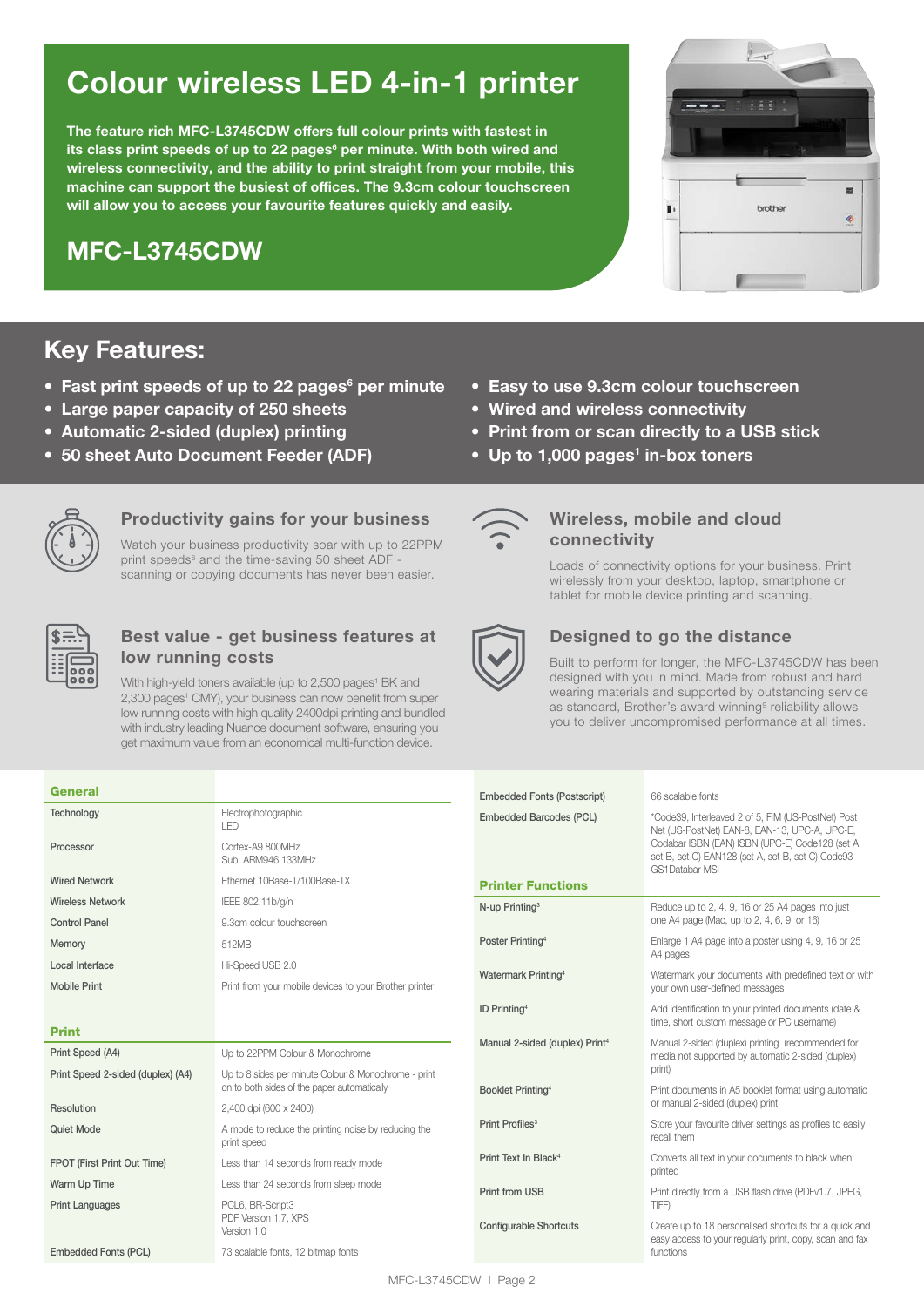| <b>Printer Drivers</b>                              |                                                                                                                                                    | <b>Grey Scale</b>                                 | 256 shades of grey (8 bit)                                                                                                 |
|-----------------------------------------------------|----------------------------------------------------------------------------------------------------------------------------------------------------|---------------------------------------------------|----------------------------------------------------------------------------------------------------------------------------|
| Windows®                                            | Windows <sup>®</sup> 10 (32 & 64 bit editions), Windows <sup>®</sup> 8 (32                                                                         | <b>Receipt Copying</b>                            | Produces clearer copies of receipts                                                                                        |
|                                                     | & 64 bit editions), Windows® 7 (32 & 64 bit editions),<br>Windows® Server 2016 (32 & 64 bit editions)*,<br>Windows® Server 2012, 2012R2 & 2008R2*, | Enlarge Text Copy <sup>8</sup>                    | Makes reading copied documents easier if the size of<br>the text on the original document is small                         |
|                                                     | Windows® Server 2008 (32 & 64 bit editions)*                                                                                                       |                                                   |                                                                                                                            |
| Macintosh <sup>5</sup>                              | macOS v10.11.6, 10.12.x, 10.13.x                                                                                                                   |                                                   |                                                                                                                            |
| Linux <sup>5</sup>                                  | CUPS, LPD/LPRng (32 & 64 bit editions)                                                                                                             | Scan                                              |                                                                                                                            |
| PostScript Universal Printer Driver <sup>5</sup>    | Driver for Windows <sup>®</sup> that enables you to print to any                                                                                   | <b>Scanner Type</b>                               | CIS (Contact Image Sensor)                                                                                                 |
|                                                     | network or locally-connected Brother laser printer that<br>supports PostScript                                                                     | Colour & Monochrome Scanning                      | Yes                                                                                                                        |
| PCL Driver <sup>5</sup>                             | Generic PCL XL driver                                                                                                                              | Scan Speed Monochrome                             | 27ipm (images per minute)                                                                                                  |
|                                                     |                                                                                                                                                    | Scan Speed Colour                                 | 21ipm (images per minute)                                                                                                  |
| <b>Paper Handling</b>                               |                                                                                                                                                    | <b>Scan Resolution from Scanner Glass</b>         | Up to 1,200 x 2,400dpi                                                                                                     |
| Paper Input                                         | Standard Tray - 250 sheets                                                                                                                         | <b>Interpolated Scan Resolution</b>               | Up to 19,200 x 19,200dpi                                                                                                   |
|                                                     | ADF - 50 Sheets<br>Manual feed slot - 1 sheet                                                                                                      | Scan Resolution from ADF                          | Up to 600 x 600dpi                                                                                                         |
| Paper Output                                        | 150 sheets Face Down (80q/m2)                                                                                                                      | <b>Colour Depth</b>                               | 48 bit colour Processing (Input)<br>24 bit colour Processing (Output)                                                      |
|                                                     | 1 sheet face-up (straight paper path)                                                                                                              | <b>Grey Scale</b>                                 | 16bit colour Processing (Input)                                                                                            |
| Media Type & Weights Standard Tray                  | Plain & Recycled paper (between 60 - 163g/m2)                                                                                                      |                                                   | 8bit colour Processing (Output)                                                                                            |
| Media Sizes Standard Tray                           | A4, Letter, A5, A5 (Long Edge), A6, Executive                                                                                                      |                                                   |                                                                                                                            |
| Media Type & Weights ADF                            | Plain & Recycled paper (between 60 - 105g/m2)                                                                                                      | <b>Scanner Functions</b>                          |                                                                                                                            |
| Media Sizes ADF                                     | Width 105 to 218 mm, Length 148 to 357.6 mm                                                                                                        |                                                   |                                                                                                                            |
| Media Type & Weights Manual feed<br>slot            | Plain, Recycled, Bond, Label, Envelope paper<br>(between 60 - 163g/m2)                                                                             | Scan to E-mail                                    | Scan and share documents via e-mail client                                                                                 |
| Media Sizes Manual feed slot                        | Width 76.2 to 216 mm                                                                                                                               | Scan to OCR                                       | Scan documents directly into your word processing<br>application for instant editing                                       |
|                                                     | Length 116 to 355.6 mm<br>Envelope; COM-10, DL, C5, Monarch                                                                                        | Scan to Image                                     | Scan into your preffered image editing software                                                                            |
| Envelope & Label Printing                           |                                                                                                                                                    | Scan to File                                      | Scan to a file on your computer                                                                                            |
|                                                     | Yes, from the manual feed slot: support for 1<br>envelope / sheet                                                                                  | Scan to USB                                       | Scan directly to a USB flash drive                                                                                         |
| <b>Mobile and Web</b>                               |                                                                                                                                                    | Scan to Network Folder                            | Scan documents to a nominated folder on your<br>network without using a Windows PC                                         |
| <b>Connectivity</b>                                 |                                                                                                                                                    | Scan to FTP                                       | Scan documents directly to a FTP server                                                                                    |
| Brother iPrint&Scan (Android)                       | Print from, scan to, send faxes, preview received faxes,<br>preview copies and check the machine status from an                                    | Scan Profile3                                     | Create up to 25 preset network, FTP profiles for an<br>easy way to store multiple scan settings                            |
| Brother iPrint&Scan                                 | Android device<br>Print from, scan to, send faxes, preview received faxes,                                                                         | Scan to Sharepoint<br>(Local infrastructure only) | Scan documents directly into SharePoint                                                                                    |
| (iPad / iPhone / iPod)                              | preview copies and check the machine<br>status from an iPad / iPhone / iPod Touch                                                                  | Scan to Searchable PDF                            | Scan documents to searchable PDF files                                                                                     |
| Brother iPrint&Scan<br>(Windows <sup>®</sup> Phone) | Print from and scan to a smart phone running the<br>Windows® Phone Operating System                                                                | <b>Auto Deskew</b><br><b>Base Colour Removal</b>  | Yes<br>Yes                                                                                                                 |
| <b>Brother Print&amp;Scan</b>                       | Print from and scan to a Windows® 8,10 or Windows                                                                                                  | <b>ID Scan</b>                                    | Yes                                                                                                                        |
| (Windows <sup>®</sup> 8,10 & RT)                    | <b>RT</b> Tablet                                                                                                                                   | 1 to 2 Scan                                       | Yes                                                                                                                        |
| Google Cloud Print 2.0                              | Print most common file types from any Google Cloud<br>Print enabled application                                                                    |                                                   |                                                                                                                            |
| <b>Apple AirPrint</b>                               | Print from and scan to most common file types from<br>any AirPrint enabled application                                                             | <b>Scanner Drivers</b><br>Windows <sup>®</sup>    | TWAIN & WIA Windows® 10 (32 & 64 bit editions),                                                                            |
| <b>Brother Print Service Plugin</b>                 | Print from Android devices without a dedicated App                                                                                                 |                                                   | Windows® 8 (32 & 64 bit editions), Windows® 7 (32 &                                                                        |
| Mopria                                              | Print most common file types from Mopria supported<br>Android devices                                                                              | Macintosh <sup>5</sup>                            | 64 bit editions)<br><b>TWAIN</b>                                                                                           |
| Brother Apps <sup>8</sup>                           | Print creative center, Scan to Mobile, Scan to                                                                                                     |                                                   | macOS v10.11.6, 10.12.x, 10.13.x                                                                                           |
|                                                     | Searchable PDF, Enlarge Text Copy, Fax forward to<br>Cloud/E-mail. Scan to PowerPoint. Scan to Excel.<br>Scan to Word, Easy scan to E-mail         | Linux <sup>5</sup>                                | SANE (32 & 64 bit editions)                                                                                                |
| Web Connect <sup>8</sup>                            | Print from and scan to without using a PC on Box,                                                                                                  | <b>Fax</b>                                        |                                                                                                                            |
|                                                     | Dropbox, Evernote, OneDrive, Google DriveTM                                                                                                        | Fax Modem                                         | 33,600bps (Super G3)                                                                                                       |
|                                                     | OneNote                                                                                                                                            | PC Fax Send3&8 and Receive <sup>4&amp;8</sup>     | Send and Receive faxes directly from your PC                                                                               |
|                                                     |                                                                                                                                                    | 2-sided (duplex) Fax Receive                      | Yes                                                                                                                        |
| <b>Copy</b>                                         | Up to 24CPM <sup>10</sup>                                                                                                                          | <b>Memory Transmission</b>                        | Up to 500 pages (ITU-T Test Chart, Standard                                                                                |
| Print Speed (A4)                                    | Colour & Monochrome                                                                                                                                |                                                   | Resolution, JBIG)                                                                                                          |
| FCOT (First Copy Time Out)                          | Less than 15 seconds from ready mode Colour &<br>Monochrome                                                                                        | Out of Paper Reception                            | Up to 500 pages (ITU-T Test Chart, Standard<br>Resolution, JBIG)                                                           |
| Resolution                                          | Up to 600 x 600dpi                                                                                                                                 | Error Correction Mode (ECM)                       | The MFC will detect line errors during fax transmission                                                                    |
| Multi-Copying/Stack/Sort                            | Makes up to 99 copies of each page / Stacks or<br>Sorts                                                                                            |                                                   | and resend the page(s) of the document that had an<br>error (recipient machines must share this feature for it<br>to work) |
| <b>Enlargement/Reduction Ratio</b>                  | Reduce or increase document sizes from 25% to<br>400% in 1% increments                                                                             | <b>Auto Reduction</b>                             | When receiving a single page document longer than A4<br>(297mm) the fax machine will automatically reduce the              |
| N in 1 Copying                                      | Allows the user to compress 2 or 4 pages on to a                                                                                                   |                                                   | message to fit onto a single A4 sheet                                                                                      |
|                                                     | single A4 sheet                                                                                                                                    | <b>Broadcasting</b><br><b>Grey Scale</b>          | Send the same fax message up to 250 locations<br>256 shades (8 bit) of grey are available for faxing                       |
| 2in1 ID Copying                                     | Allows the user to copy both sides of an ID card to a<br>single A4 sheet                                                                           |                                                   |                                                                                                                            |